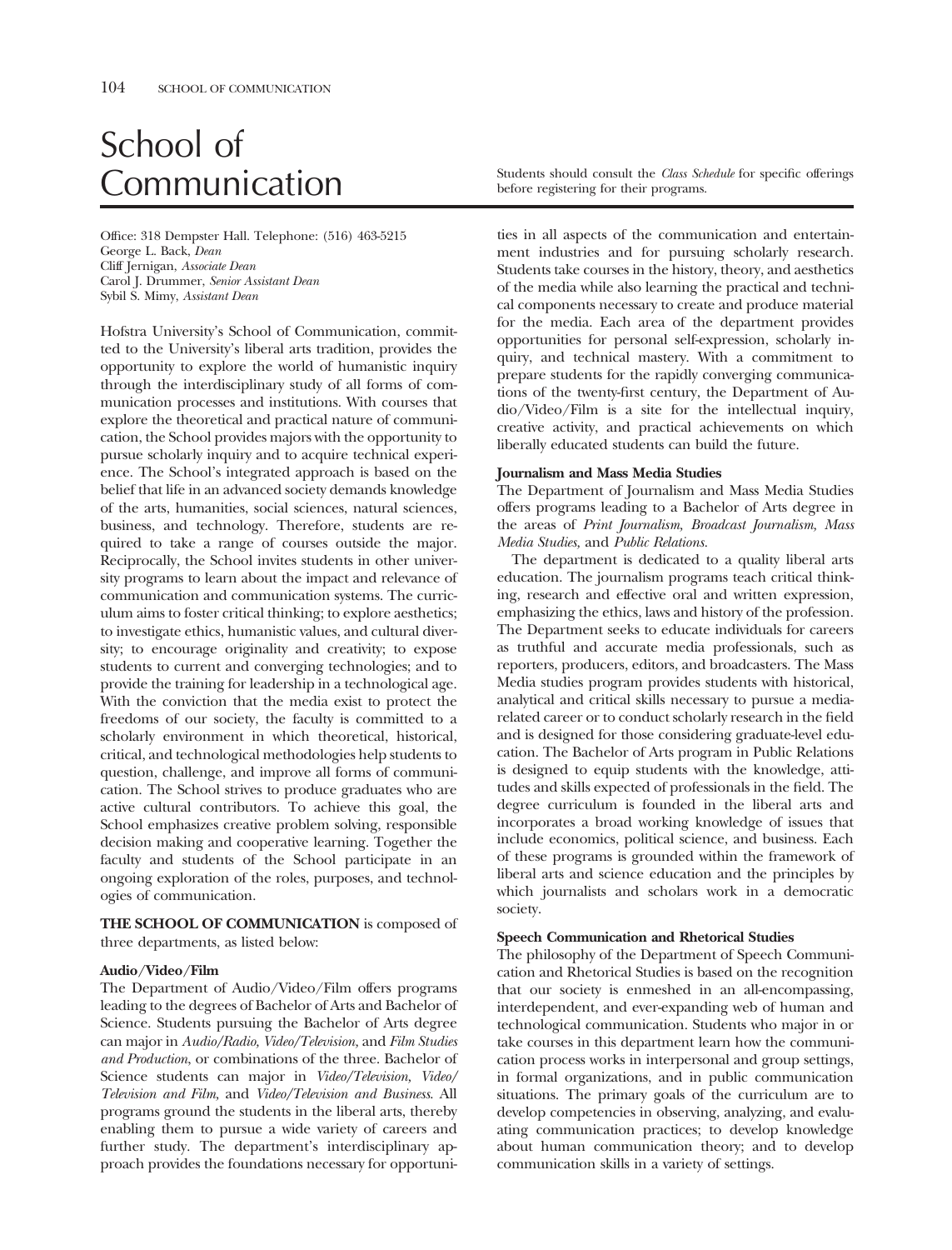The program provides a strong liberal arts background that can be applied to a variety of professional felds such as business, education, and government. Examples of specifc career applications include communication training and development, confict management and resolution, law, corporate and public advocacy, and public performance.

**THE SCHOOL OF COMMUNICATION** offers undergraduate programs leading to the degrees of Bachelor of Arts and Bachelor of Science. (See each department for a listing of individual majors.) The School also offers a Master of Arts degree in Speech Communication and Rhetorical Studies.

# **BACHELOR OF ARTS**

Candidates for graduation from the School of Communication with the degree of Bachelor of Arts must fulfll the following requirements:

- 1. The successful completion of at least 124 semester hours and a cumulative grade-point average of 2.0 in work completed at Hofstra.
- 2. At least 94 semester hours (93 hours for the B.A. specialization in Elementary Education and a liberal arts major) of the total must be in liberal arts. Beyond this minimum, the student may elect either nonliberal arts courses or additional liberal arts courses. See page 59. A student may not count more than 45 semester hours within a single major discipline toward the 124 credits for the B.A. without special permission from the appropriate academic dean, except that this limit shall be 48 semester hours for those students qualifying and electing to undertake departmental honors courses. Where the major department requires more then 124 semester hours for the degree, the excess over 124 may include required work in the department additional to this 45/48 hour maximum.
- 3. There are three requirements that must ordinarily be completed in residence at Hofstra: 15 semester hours in the major feld, at least three semester hours in core course work toward each divisional core course requirement, and the last 30 semester hours. The 15 semester hours in the major and the resident core course requirement need not be included within the last 30 hours. Additional hours in residence in the major feld are required by the departments of Audio/ Video/Film and Journalism and Mass Media Studies. Please refer to individual department listings.
- 4. The fulfllment of the following six general requirements for the B.A.:

**NOTE:** requirements listed below may include options whereby a student may offer courses in one discipline (e.g., literature in translation) toward several different requirements. No student may use any *one* course to fulfll more than one general requirement. A single course, however, may be used to satisfy both a general degree requirement and a requirement that is specifc to a chosen major or minor.

- A. 9 semester hours of core courses in the humanities (see page 82), as follows:
	- 3 semester hours from the Creative Participation category;
- 3 semester hours from the Appreciation and Analysis (literature) category;
- 3 semester hours from the Appreciation and Analysis (literature or non-literature category)

(Note: no more than six semester hours of transfer or other advanced standing credit may be applied toward this requirement.)

- B. 9 semester hours of core courses in the natural sciences and mathematics/computer science (see page 82), as follows:
	- 3 semester hours from natural sciences;
	- 3 semester hours from mathematics or computer science;
	- 3 semester hours from natural sciences, mathematics, or computer science

(Note: no more than six semester hours of transfer or other advanced standing credit may be applied toward this requirement.)

- C. 9 semester hours of core courses in the social sciences (see page 83), as follows:
	- 3 semester hours from the History and Philosophy category;
	- 3 semester hours from the Behavioral Social Sciences category;<br>3 semester hours from the History and Philos-
	- ophy or Behavioral Social Sciences category (Note: no more than six semester hours of transfer or other advanced standing credit may be applied toward this requirement.)
- D. 3 semester hours of core course credit in the Cross-Cultural category (see page 83). Three semester hours of transfer or advanced standing credit may be applied to this requirement.
- E. Satisfactory completion of ENGL 1-2. Students entering Hofstra with full credit for English 1-2 must, during their frst semester at Hofstra, take the Hofstra Writing Profciency Test. Students who do not pass the test are required to complete English 4 and retake and pass the Hofstra Writing Proficiency Test.
- F. Completion of level 4 of a foreign language, placement above level 4, or completion of the special language option.
	- 1) A student who continues the study of a foreign language begun in high school must take the language placement test (administered by the Language Laboratory) to determine placement in the proper level. No student shall receive credit toward graduation for any course below his or her level of placement in that language.

For students continuing the same language studied in high school, successful completion of level 4 of that language will satisfy the foreign language requirement. Students who transfer college credit in a foreign language should continue in the next level which follows that in which they have received credit. If continuing the same language as studied in high school, the foreign language requirement can only be satisfed by completing level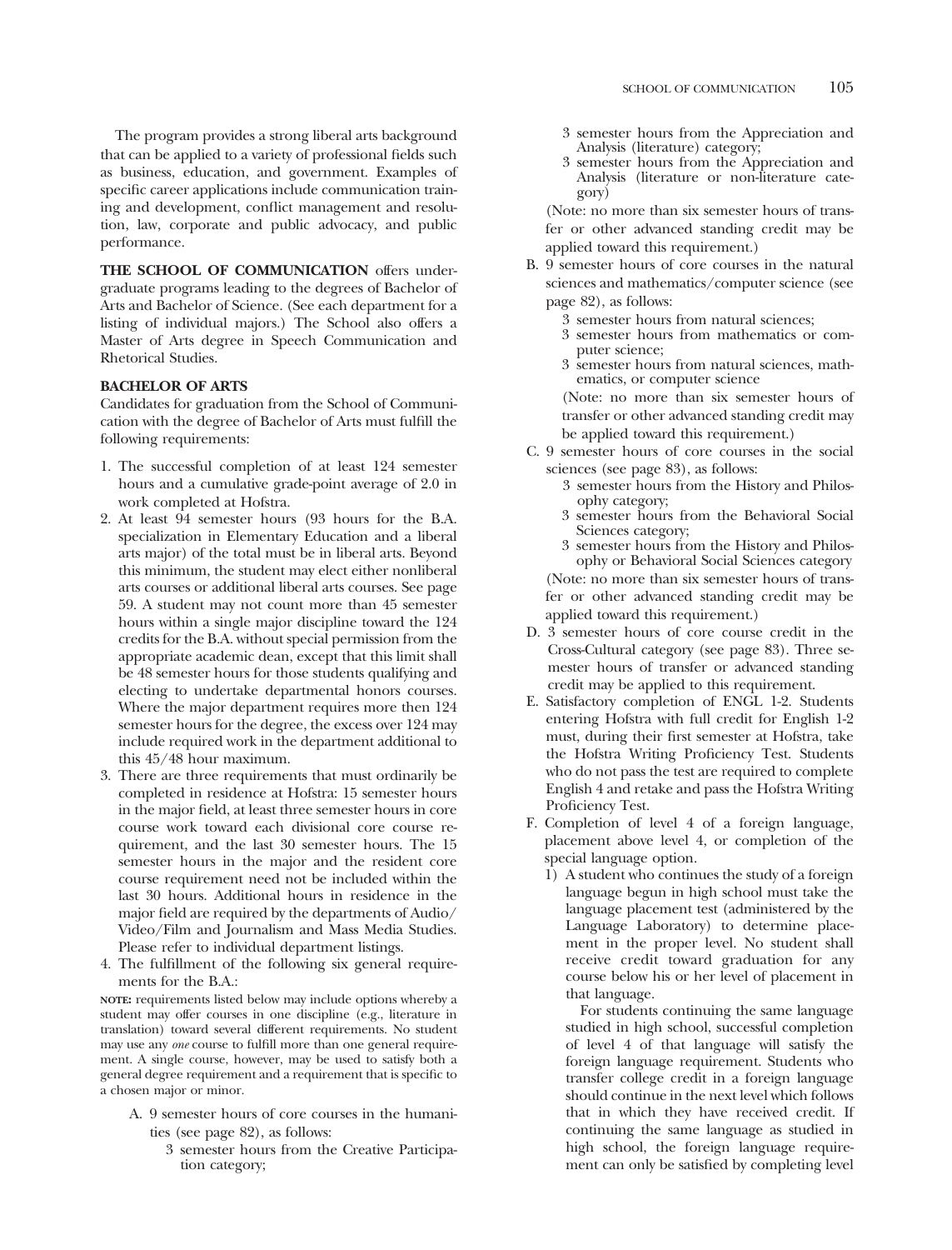4; if these credits are in a language different from that studied in high school, they may continue to level 4, or the Special Language Option (see below) may apply. International students may satisfy this requirement either by completing ELP 36 or by placing out of the requirement by taking the placement examination in their native language.

2) Special Language Option:

A student who does not wish to continue the study of a foreign language studied in high school may—by fling a Special Language Option Form—take levels 1 and 2 of a foreign language not previously studied and six semester hours chosen from the following:

levels 3 and/or 4 of that language;

levels 1 and/or 2 of any other foreign

language not previously studied;

literature in translation;

comparative literature;

linguistics

Jewish Studies, excluding JW ST 15, 16.

Students who wish to use the Special Language Option must fle the Special Language Option Form with the Advisement Office. If the student's high school transcript is not on fle, the student must supply one in order to complete the process.

- 5. The completion of 9 semester hours of School of Communication (SCO) foundation courses, as follows:
	- SCO 2. *Mass Media: History and Development*
	- SCO 4. *Sound and Image Aesthetics*
	- SPCM 1. *Oral Communication*

(See course descriptions, School of Communication, page 107 and SPCM courses, page 301.)

6. The fulfllment of major requirements as listed in the *Bulletin* under each department. Students must receive a grade of  $C$  - or better in all courses applicable to the major. Print and Broadcast Journalism, Mass Media Studies, and Public Relations majors must maintain a GPA of 2.5 in all courses applicable to majors.

## **BACHELOR OF SCIENCE**

All students must meet program admission requirements (see majors listed under Audio/Video/Film on page 131).

Candidates for graduation must fulfll the following requirements:

- 1. The successful completion of at least 124 semester hours and a cumulative grade-point average of 2.0 in work completed at Hofstra.
- 2. At least 72 semester hours must be completed in liberal arts.
- 3. There are two requirements that must ordinarily be completed in residence at Hofstra: 24 semester hours in the major feld and the last 30 hours. The 24

semester hours need not be included within the last 30 hours.

- 4. Fulfllment of the following four general requirements for the B.S.:
	- a) Satisfactory completion of ENGL 1-2 (See University Degree Requirements, page 71) Six semester hours of core courses in each of the following three divisional areas (including at least 3 semester hours in each sub-divisional category of each divisional area):
	- b) Humanities (6 s.h.)
	- c) Natural Science/Mathematics Computer Science (6 s.h.)
	- d) Social Science (6 s.h.)
- 5. The completion of 9 semester hours of School of Communication (SCO) foundation courses, as follows: SCO 2. *Mass Media: History and Development*  SCO 4. *Sound and Image Aesthetics*  SPCM 1. *Oral Communication*  (See course descriptions, School of Communication, page 107 and SPCM courses, page 301.)
- 6. Completion of level 2 of a foreign language or placement above level 2.

(Note: a student who continues the study of a foreign language begun in high school must take the language placement test (administered by the Language Laboratory) to determine placement in the proper level. No student will receive credit toward graduation for any course below his or her level of placement in the language. For students continuing the same language studied in high school, successful completion of level 2 of that language will satisfy the foreign language requirement. International students may satisfy this requirement either by completing ELP 36 or by placing out of the requirement by taking the placement examination in their native language.)

7. The fulfllment of major requirements as listed in the *Bulletin* under each department. Students must receive a grade of  $C<sub>-</sub>$  or better in all courses applicable to the major.

# **Minor**

A minor in any program in the School of Communication consists of the successful completion of 18 semester hours of courses, chosen under advisement. At least 6 hours must be taken in residence. Additional hours in residence in the minor feld are required by the departments of Audio/Video/Film and Journalism and Mass Media Studies. Please refer to individual department listings.

## **Advisement**

Freshmen, new transfer, and undecided students in the School of Communication are required to contact the Assistant Dean, in the Dean's Office, to have an adviser/ mentor assigned as soon as they declare a major or minor. All other declared majors and minors are assigned through the department. Students who wish to major or minor in Speech Communication and Rhetorical Studies should go directly to the department office in 322 Dempster Hall to have an adviser assigned. Students are required to meet with their adviser for scheduling of classes